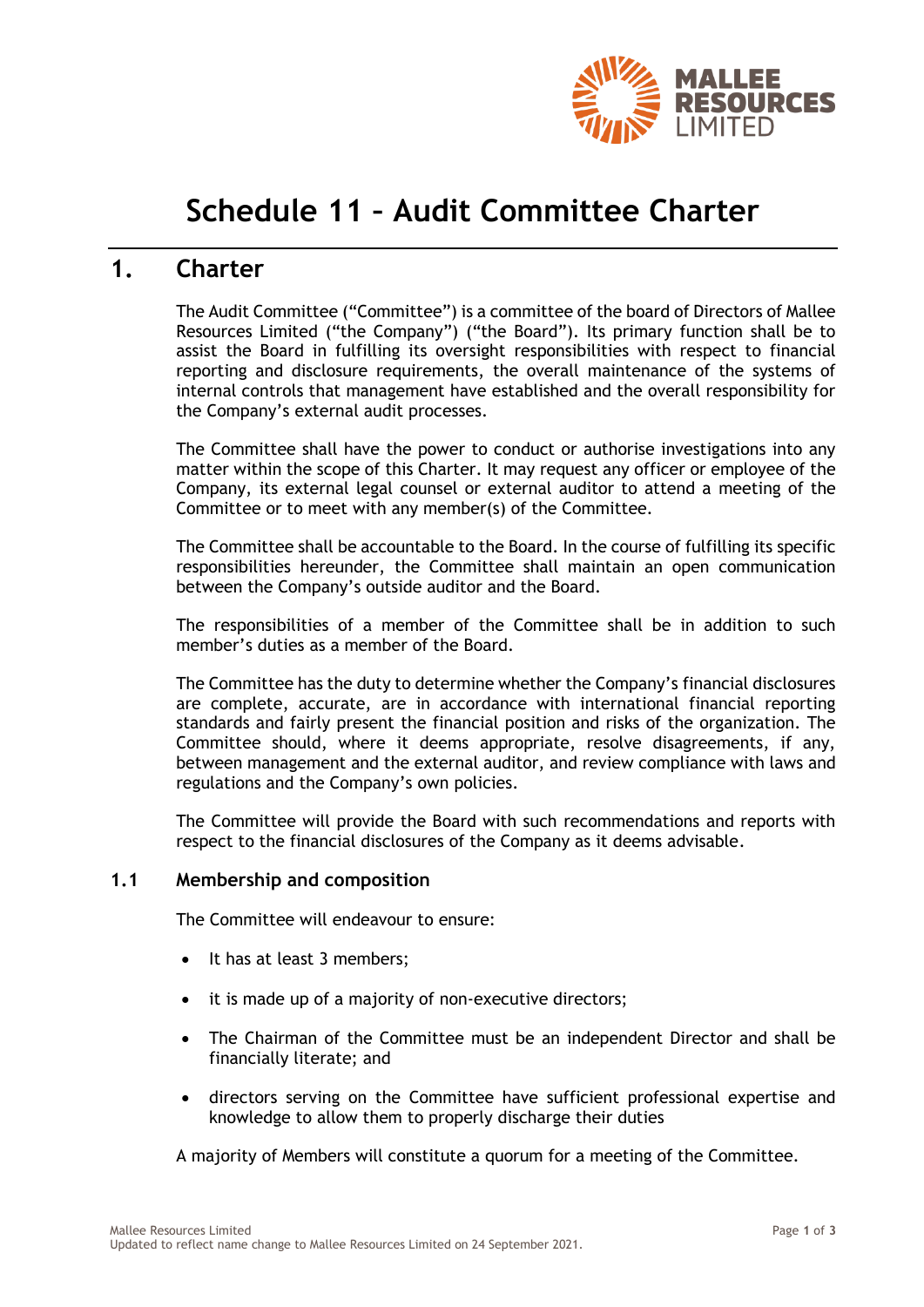

The Board will appoint one Member to act as the Chair of the Committee. In his or her absence, the Committee may appoint another person provided a quorum is present. The Chair will appoint a secretary of the meeting, who need not be a member of the Committee and who will maintain the minutes of the meeting.

# **1.2 Duties and responsibilities**

The duties and responsibilities of the Committee shall be as follows:

#### **Financial Reporting and Disclosure**

- (a) Review and discuss with management and the external auditor at the completion of the bi-annual examination:
	- (i) the Company's audited financial statements and related notes;
	- (ii) the external auditor's audit of the financial statements and their report thereon;
	- (iii) any significant changes required in the external auditor's audit plan;
	- (iv) any serious difficulties or disputes with management encountered during the course of the audit; and
	- (v) other matters related to the conduct of the audit, which are to be communicated to the Committee under generally accepted auditing standards.
- (b) Review and discuss with management and the external auditor at the completion of any review engagement.
- (c) Review and discuss with management the annual reports and the Management Discussion and Analysis, and if applicable, and, if thought advisable, recommend the acceptance of such documents to the Board for approval.
- (d) Inquire of the auditors the quality and acceptability of the Company's accounting principles, including the clarity of financial disclosure and the degree of conservatism or aggressiveness of the accounting policies and estimates.
- (e) Meet independently with the external auditor and management in separate executive sessions, as necessary or appropriate.
- (f) Ensure that management has the proper systems in place so that the Company's financial statements, financial reports and other financial information satisfy legal and regulatory requirements. Based upon discussions with the external auditor and the financial statement review, if it deems appropriate, recommend to the Board the filing of the audited annual and unaudited quarterly financial statements.

# **1.3 External auditor**

(a) Consider, in consultation with the external auditor, the audit scope and plan of the external auditor.